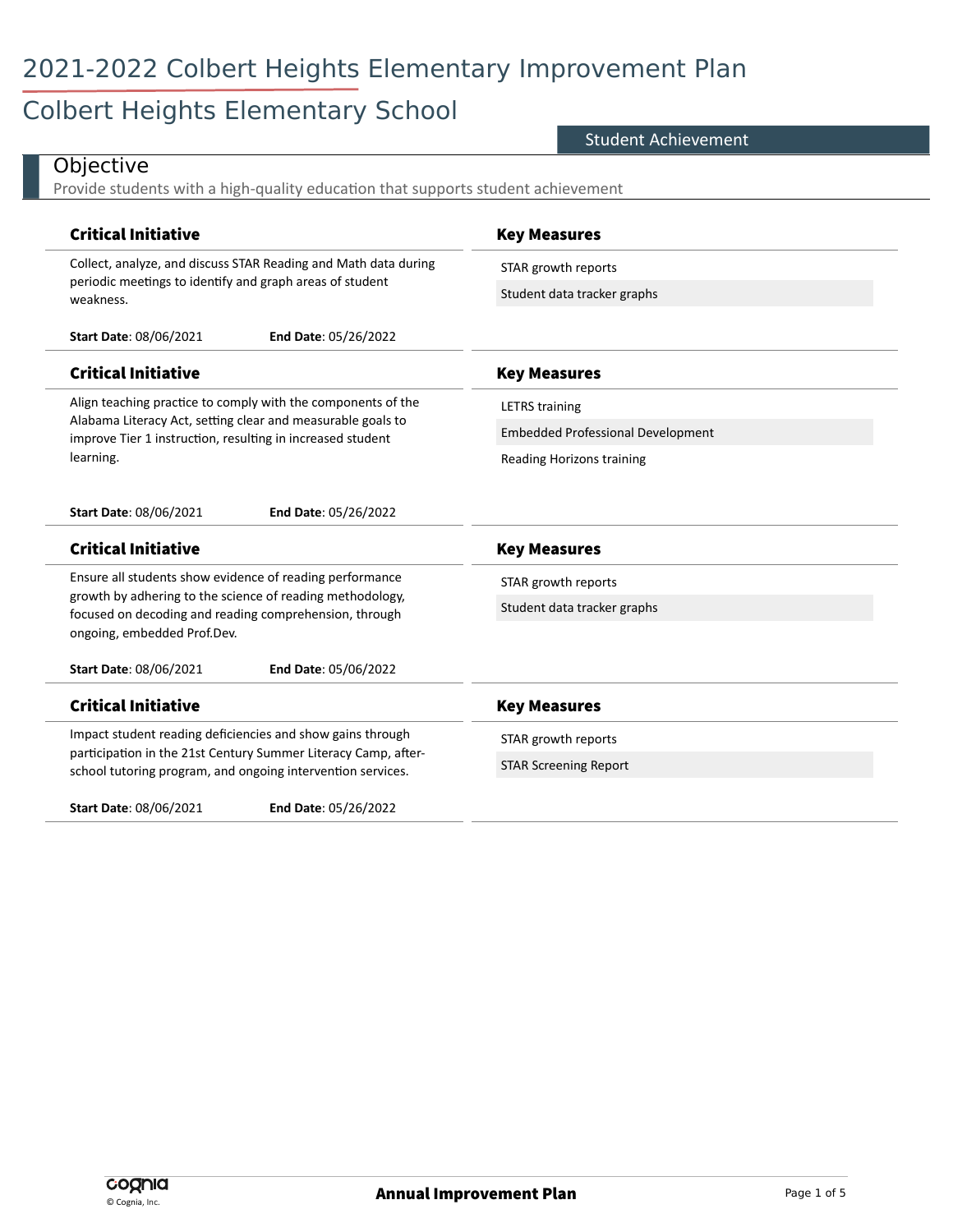# Colbert Heights Elementary School

### STEAM Learning Experience

| Provide students with STEAM opportunities across the school district                                                              |                                             |
|-----------------------------------------------------------------------------------------------------------------------------------|---------------------------------------------|
| <b>Critical Initiative</b>                                                                                                        | <b>Key Measures</b>                         |
| Facilitated implementation of Math Envision curriculum with                                                                       | STEM School Certification Certificate       |
| adaptive learning software and achieved National Institute for<br>STEM Education school certification.                            | Envision Math usage report                  |
| <b>Start Date: 08/06/2021</b><br>End Date: 05/06/2022                                                                             | Math Envison Live Parent Google Meet        |
| <b>Critical Initiative</b>                                                                                                        | <b>Key Measures</b>                         |
| Provide ongoing STEAM activities through 21st Century<br>Community Learning Center after-school art and STEAM<br>objectives.      | 21st Century attendance report/lesson plans |
| <b>Start Date: 08/06/2021</b><br>End Date: 05/26/2022                                                                             |                                             |
| <b>Critical Initiative</b>                                                                                                        | <b>Key Measures</b>                         |
| Nurture STEAM opportunities through robotics challenges,<br>AMSTI hands-on experiments, STEAM tubs, and science fair<br>projects. | Robotics Team Event Attendance              |
|                                                                                                                                   | <b>Staff STEAM Survey</b>                   |
| <b>Start Date: 08/06/2021</b><br>End Date: 05/26/2022                                                                             |                                             |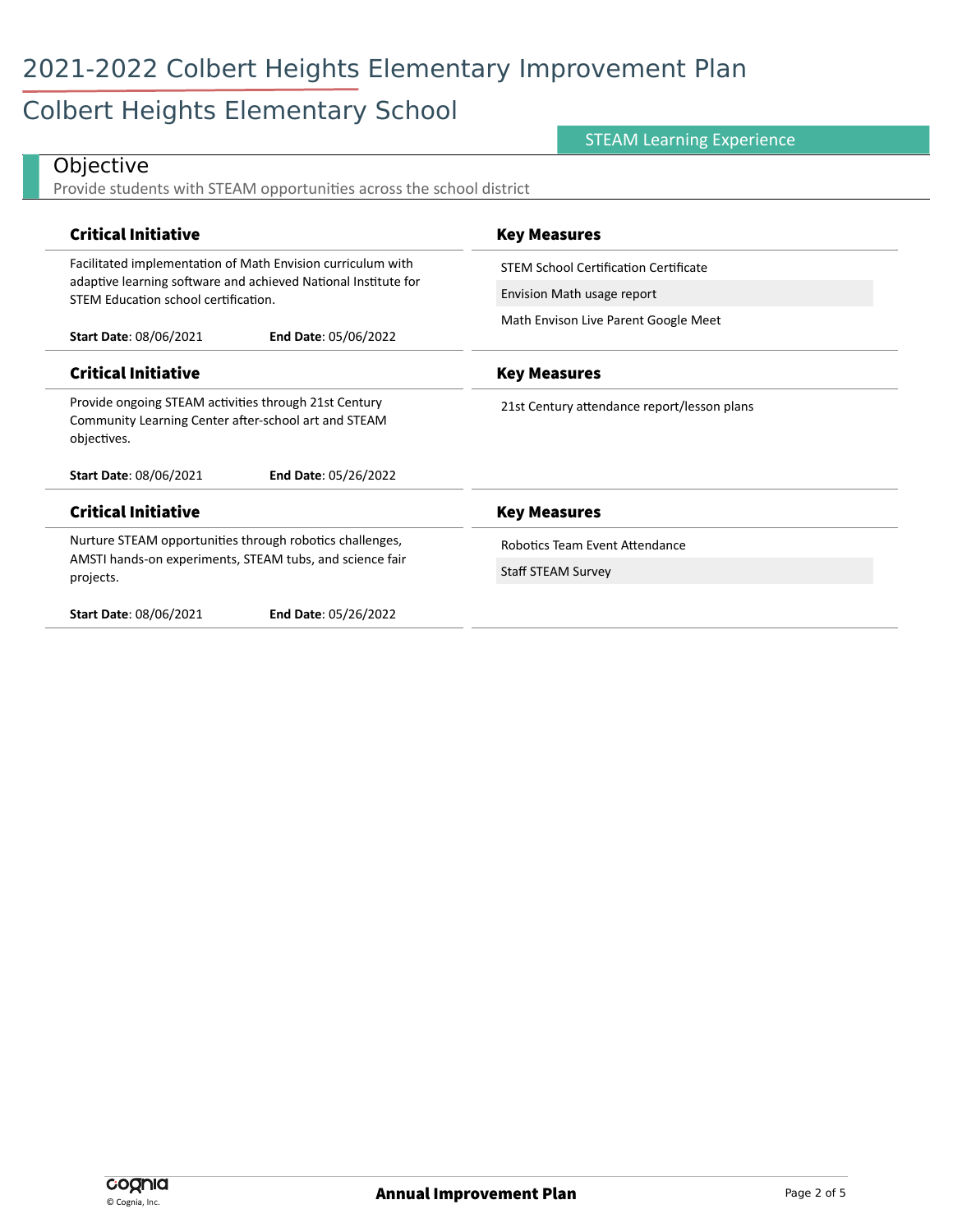# Colbert Heights Elementary School

### Supportive Environment

| Provide students with a safe and healthy learning environment                                                                                                                                                 |                                                   |
|---------------------------------------------------------------------------------------------------------------------------------------------------------------------------------------------------------------|---------------------------------------------------|
| <b>Critical Initiative</b>                                                                                                                                                                                    | <b>Key Measures</b>                               |
| Students will develop positive relationships, exhibit decreased<br>discipline problems, and use Rhithim software to self-monitor<br>emotions and well-being.                                                  | Develop rules and procedures with students        |
|                                                                                                                                                                                                               | Rhithim daily activity                            |
| Start Date: 08/06/2021<br>End Date: 05/26/2022                                                                                                                                                                | Second Step lessons                               |
| <b>Critical Initiative</b>                                                                                                                                                                                    | <b>Key Measures</b>                               |
| Use peer helpers, small-group, and whole-class activities<br>beginning the first day of class to help students get acquainted,<br>and provide opportunities for students to form connections.                 | Arrange classrooms for equal resource access      |
| Start Date: 08/06/2021<br>End Date: 05/26/2022                                                                                                                                                                |                                                   |
| <b>Critical Initiative</b>                                                                                                                                                                                    | <b>Key Measures</b>                               |
| Connect students with the community and multi-cultural<br>experiences through field trips, current events discussions, and<br>guest speakers.                                                                 | Virtual field trip links and off-site class trips |
| <b>Start Date: 08/06/2021</b><br>End Date: 05/26/2022                                                                                                                                                         |                                                   |
| <b>Critical Initiative</b>                                                                                                                                                                                    | <b>Key Measures</b>                               |
| Provide students with a safe school environment through a<br>technology-enabled entrance system, staff identification badges,<br>student transportation decals, ongoing drills, and health-based<br>training. | Safety environment checklist                      |
| Start Date: 08/06/2021<br>End Date: 05/26/2022                                                                                                                                                                |                                                   |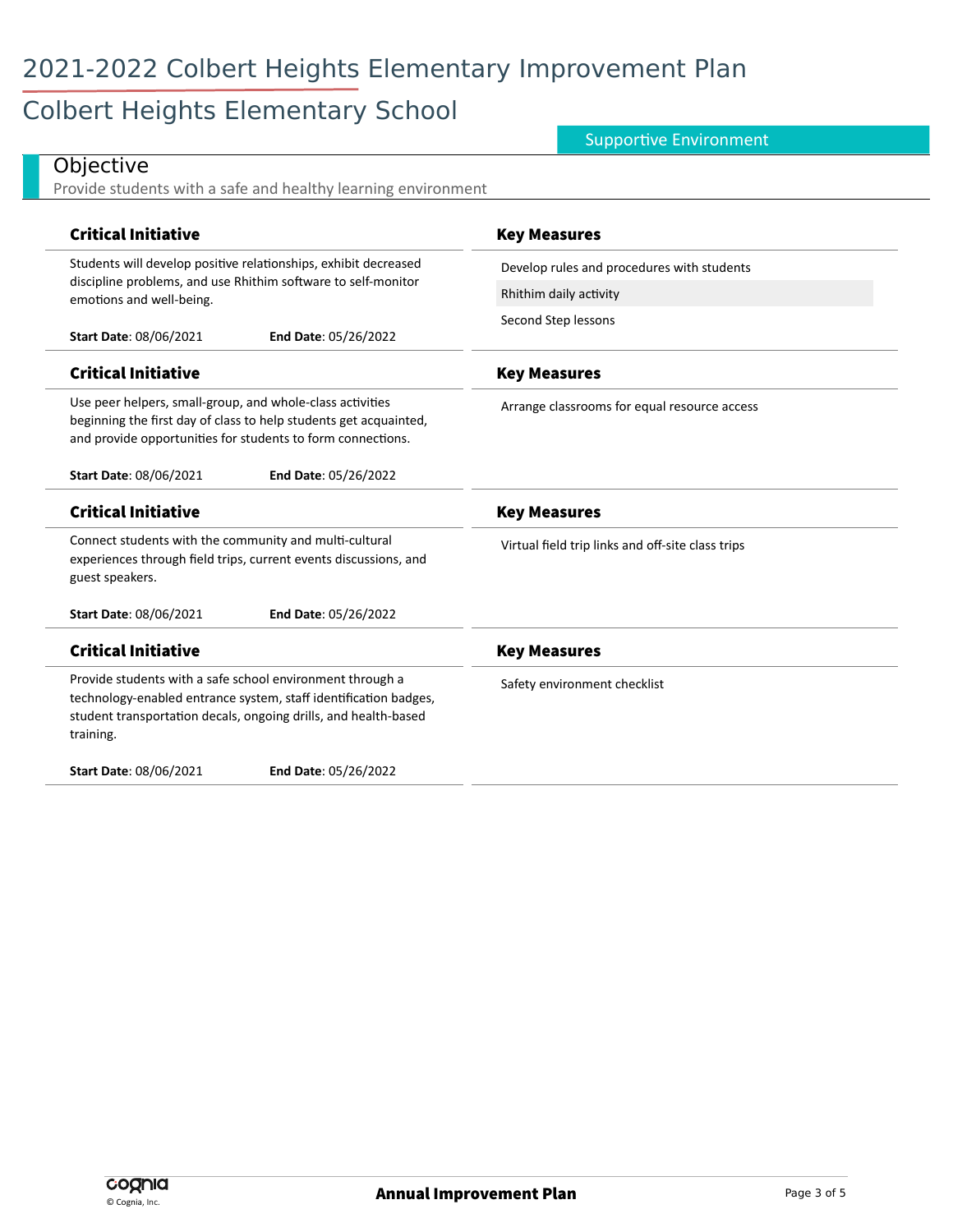# 2021-2022 Colbert Heights Elementary Improvement Plan

# Colbert Heights Elementary School

Student Success

| Promote positive daily attendance while implementing district-wide attendance policy                                                                                                                         |                                                   |
|--------------------------------------------------------------------------------------------------------------------------------------------------------------------------------------------------------------|---------------------------------------------------|
| <b>Critical Initiative</b>                                                                                                                                                                                   | <b>Key Measures</b>                               |
| Develop instructional and motivational classrooms that are<br>stimulating and organized to support student engagement and<br>attendance                                                                      | Tiered system of support for behavior/attendance  |
| <b>Start Date: 08/06/2021</b><br>End Date: 05/26/2022                                                                                                                                                        |                                                   |
| <b>Critical Initiative</b>                                                                                                                                                                                   | <b>Key Measures</b>                               |
| Use an early warning system to identify patterns and possible<br>related causes for chronic absenteeism and truancy (such as<br>school climate, environmental, & health factors).                            | Inform parents about the importance of attendance |
|                                                                                                                                                                                                              | <b>PLAN lessons</b>                               |
| <b>Start Date: 08/06/2021</b><br>End Date: 05/26/2022                                                                                                                                                        |                                                   |
| <b>Critical Initiative</b>                                                                                                                                                                                   | <b>Key Measures</b>                               |
| Make sure each student is better prepared at the middle & end<br>of each grade to reduce their risk of falling behind, reducing<br>their odds of needing remediation or other assistance in later<br>grades. | To set clear standards and high expectations      |
| <b>Start Date: 08/06/2021</b><br>End Date: 05/26/2022                                                                                                                                                        |                                                   |